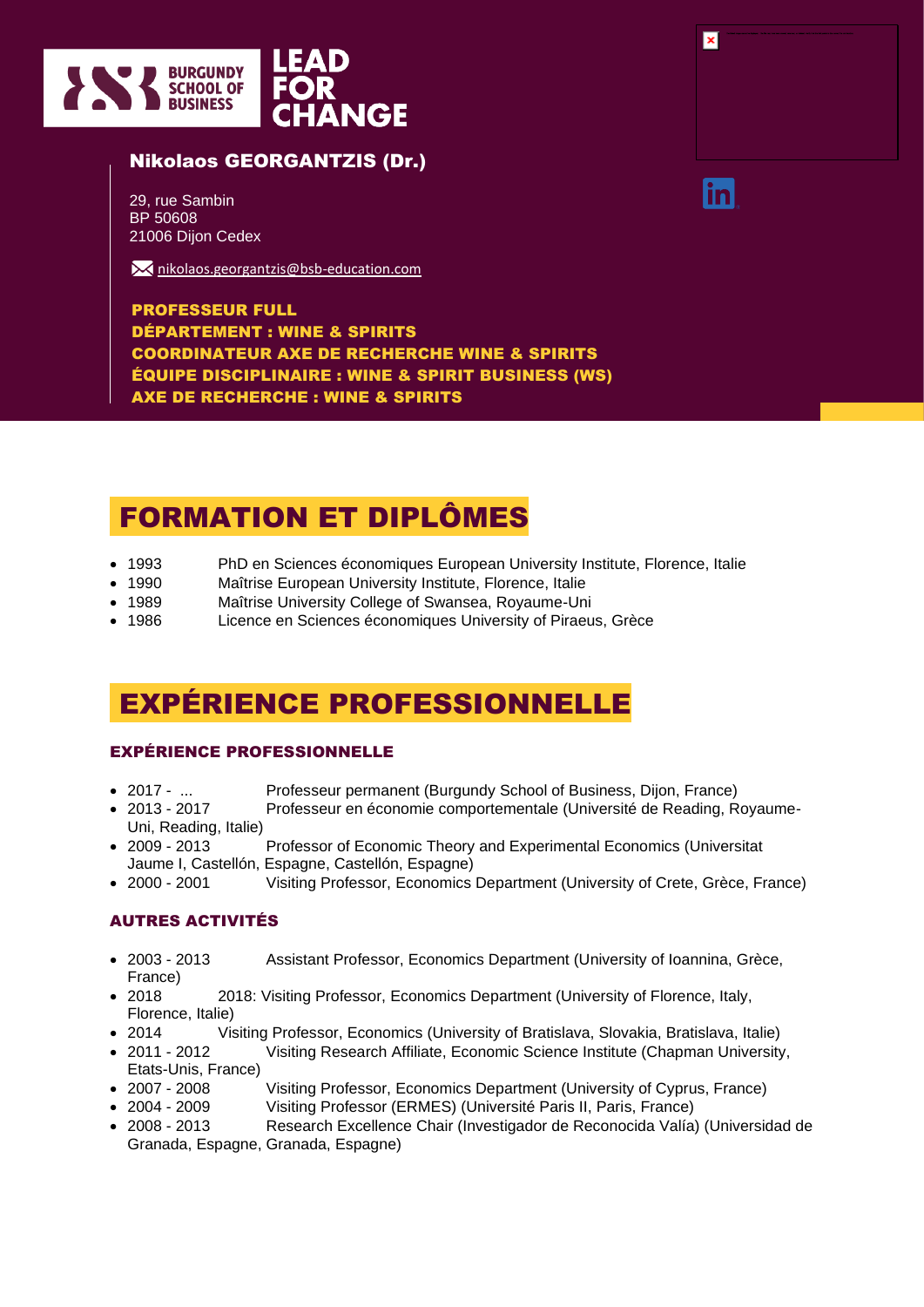# ENSEIGNEMENTS

## ÉQUIPE DISCIPLINAIRE

• Wine & Spirit Business (WS)

## NIVEAUX D'ENSEIGNEMENT

• Niveau L et M

## LANGUES D'ENSEIGNEMENT

- Autre
- Anglais
- Espagnol
- Français
- Italien

# ACTIVITÉS SCIENTIFIQUES

## AXE DE RECHERCHE

• Wine & Spirits

### DOMAINE D'INTERVENTION

- Economie (Agriculture, Économie de l'environnement) : Vins
- Economie (Economie du travail, démographie) : Discrimination
- Economie (Economie expérimentale) : Agro-alimentaire
- Economie (Économie industrielle) : Vins
- Psychologie Education (Psychopathologie) : Comportements anti-sociaux

### ACTIVITÉS DE RECHERCHE

#### Projets de recherche internationaux, nationaux ou régionaux

- 2019 2024 Projet H2020 IPM Decisions: Stepping-up integrated pest management decision support for crop protection Burgundy School of Business
- 2018 2022 Projet ANR Green Innovation: Creativity, Risk and Social context (GrICRiS) Burgundy School of Business
- 2019 2022 Projet H2020 PrimeWater: Delivering Advanced Predictive Tools form Medium to Seasonal Range for Water Dependent Industries Exploiting the Cross-Cutting Potential of EO and Hydro-Ecological Modeling Burgundy School of Business
- 2016 2017 Prisoners' pro-social values under the prism of interaction with noninstitutionalised social groups. An experimental assessment in the presence of monetary incentives (British Academy/Leverhulme) University of Reading, Royaume-Uni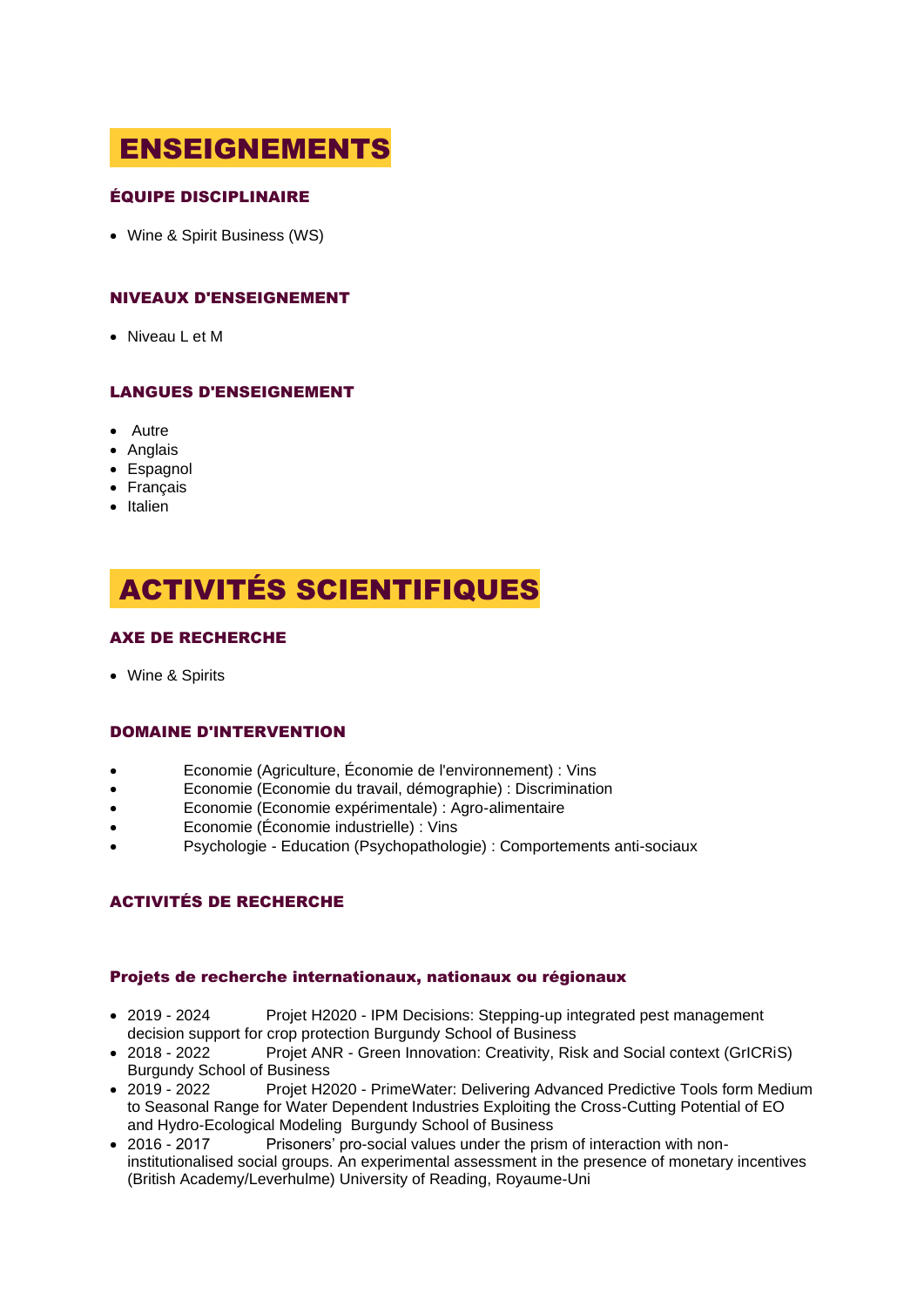## CHERCHEUR AFFILIÉ

- 2019 2021 Aspectos tangibles e intangibles del 'valor' y su rol en la formación de burbujas económicas Universitat Jaume I, Castellon, Espagne
- 2015 2017 SOCIALOG. Horizon 2020, Marie Curie Fellowship for Dr. F. Exadaktylos University of Reading, Royaume-Uni

## AUTRE

- 2017 ... Directeur du Wine & Spirits Business Lab Burgundy School of Business
- 2003 2013 Directeur, Laboratoire d'Economie Expérimentale Universitat Jaume I, Castellon, Espagne
- 2008 2013 Directeur, Laboratoire EGEO Universidad de Granada, Espagne

# IMPLICATION DANS LES ACTIVITÉS DE L'ÉCOLE

- Suivis de thèses professionnelles
- Autres activités
- Tenue d'heures de permanence pour recevoir les étudiants
- Participation / présentation lors d'un séminaire de recherche organisé à BSB
- Participation aux réunions académiques
- Activité de recherche dans le cadre d'un projet piloté par le CEREN ou avec un permanent de la Faculté de BSB
- Participation à un ou plusieurs comités scientifiques
- Participation aux réunions organisées au sein du département d'enseignement

## CONTRIBUTIONS INTELLECTUELLES

#### **Articles dans des revues à comité de lecture**

Ambali, O.I., Areal, F.J., Georgantzis, N., Improved Rice Technology Adoption: The Role of Spatially-Dependent Risk Preference. *Agriculture*, 2021, vol. 11, n°8.

Ambali, O.I., Areal, F.J., Georgantzis, N., On Spatially Dependent Risk Preferences: The Case of Nigerian Farmers. *Sustainability*, 2021, vol. 13, n°11.

Balafoutas, L., Garcia-Gallego, A., Georgantzis, N., Jaber-Lopez, T., Mitrokostas, E., Psychopathy and Economic Behavior Among Prison Inmates: An Experiment. *Frontiers in Psychology*, 2021.

Herranz-Zarzoso, N., Georgantzis, N., Sabater-Grande, G., Self-selection bias in a field experiment: recruiting subjects under different payment schemes. *Bulletin of Economic Research*, 2021. **CNRS 3, HCERES B (published on line)**

Sabater-Grande, G., Garcia-Gallego, A., Georgantzis, N., Herranz-Zarzoso, N., When Will the Lockdown End? Confinement Duration Forecasts and Self-Reported Life Satisfaction in Spain: A Longitudinal Study. *Frontiers in Psychology*, 2021, vol. 12.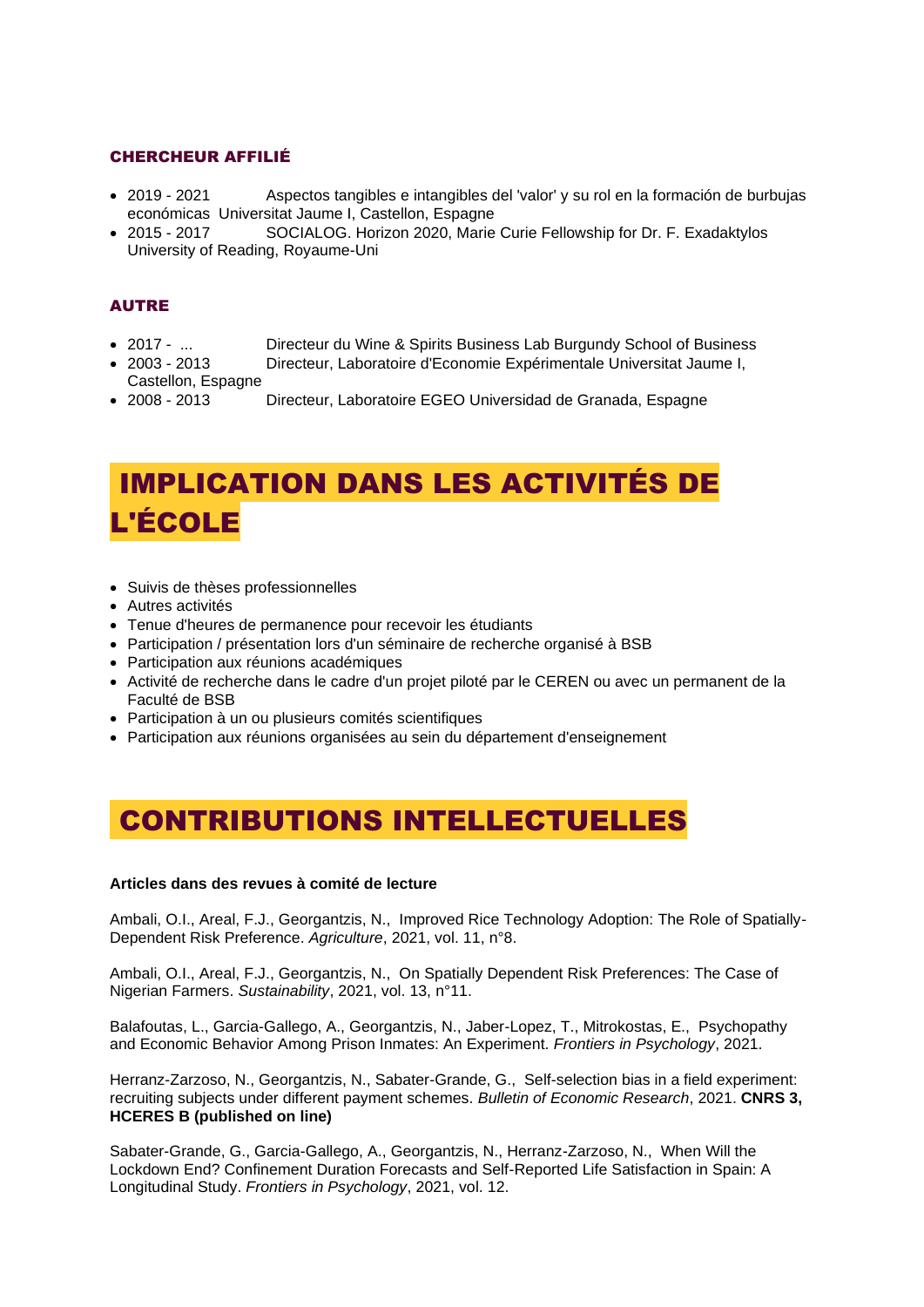Tisserand, J-C., Cochard, F., Georgantzis, N., Le Gallo, J., Social preferences across different populations: Meta-analyses on the ultimatum game and dictator game. *Journal of Behavioral and Experimental Economics*, 2021, vol. 90. **CNRS 3, FNEGE 3, HCERES B** 

Balafoutas, L., Garcia-Gallego, A., Georgantzis, N., Jaber-Lopez, T., Mitrokostas, E., Rehabilitation and social behavior: Experiments in prison. *Games and Economic Behavior*, 2020, vol. 119, p. 148- 171. **CNRS 1, HCERES A**

Colasante, A., Garcia-Gallego, A., Georgantzis, N., Morone, A., Voluntary contributions in a system with uncertain returns: a case of systemic risk. *Journal of Economic Interaction and Coordination*, 2020, vol. 15, n°1, p. 111-132. **CNRS 4, HCERES C**

Garcia-Gallego, A., Georgantzis, N., Jaber-Lopez, T., Michailidou, G., Audience effects and otherregarding preferences against corruption: Experimental evidence. *Journal of Economic Behavior & Organization*, 2020, vol. 180, p. 159-173. **CNRS 2, HCERES A**

Garcia-Gallego, A., Georgantzis, N., Jaramillo-Gutierrez, A., Country Differences in Ultimatum Wage Bargaining with a Real Task: Evidence from Greece, Spain and the UK. *Cuadernos Económicos de ICE*, 2020, vol. 1, n°99, p. 151-169.

Sabater Grande, G., Gonzalo, H., Garcia-Gallego, A., Georgantzis, N., Herranz-Zarzoso, N., Baquero, A., Risk-taking and fairness among cocaine-dependent patients in dual diagnoses: Schizophrenia and Anti-Social Personality Disorder. *Scientific Reports*, 2020, n°10, p. 1-13.

Attanasi, G., Georgantzis, N., My, K., Gines, M., Strategic Ethics: Altruism without the other-regarding confound. *Revue Économique*, 2019, vol. 70, n°6, p. 967-998. **CNRS 2, HCERES A**

Colasante, A., Garcia-Gallego, A., Georgantzis, N., Morone, A., Temerario, T., Intragroup competition in public good games: The role of relative performance incentives and risk attitudes. *Journal of Public Economic Theory*, 2019, vol. 21, n°5, p. 847-865. **CNRS 2, HCERES A**

Georgantzis, N., De Gallo, J., Peterle, E., Tisserand, J-C., Gender differences in legal disputes: The case of French labor courts. *Revue Économique*, 2019, vol. 70, n°6, p. 1201-1211. **CNRS 2, HCERES A**

Georgantzis, N., Drouvelis, M., Does Revealing personality data affect prosocial behaviour?. *Journal of Economic Behavior & Organization*, 2019, vol. 159, p. 409-420. **CNRS 2, HCERES A**

Georgantzis, N., Tisserand, J-C., The Role of Individual Risk Attitudes on Old Wine Valuations. *Journal of Wine Economics*, 2019, vol. 14, n°4, p. 417-426. **CNRS 3, HCERES B**

Perakakis, P., Guinot, J.V., Jaber-Lopez, T-T., Garcia Gallego, M.A., Georgantzis, N., A technical note on the precise timing of behavioral events in economic experiments. *Journal of Behavioral and Experimental Finance*, 2019, vol. 21, p. 10-14.

Ruiz Martos, M.J., Garcia-Gallego, A., Georgantzis, N., The Heaven Dictator Game: Costless taking or giving. *Journal of Behavioral and Experimental Economics*, 2019, vol. 82. **CNRS 4, HCERES C**

Attanasi, G., Georgantzis, N., Rotondi, V., Vigani, D., Lottery- and survey-based risk attitudes linked through a multichoice elicitation task. *Theory and Decision*, 2018, vol. 84, n°3, p. 341-372[.doi.org](https://doi.org/10.1007/s11238-017-9613-0) **CNRS 2, HCERES A**

Barreda-Terrazona, I., Garcia Gallego, M.A., Georgantzis, N., Ziros, N., Market games and social dilemmas. *Journal of Economic Behavior & Organization*, 2018, vol. 155, p. 435-444. **CNRS 2, HCERES A**

Georgantzis, N., Lacomba, J., Lagos, F., Milgram, J., Trust and reciprocity between neighbour countries: Morocco, France and Spain. *Revista Internacional de Sociologia*, 2018, vol. 76, n°1.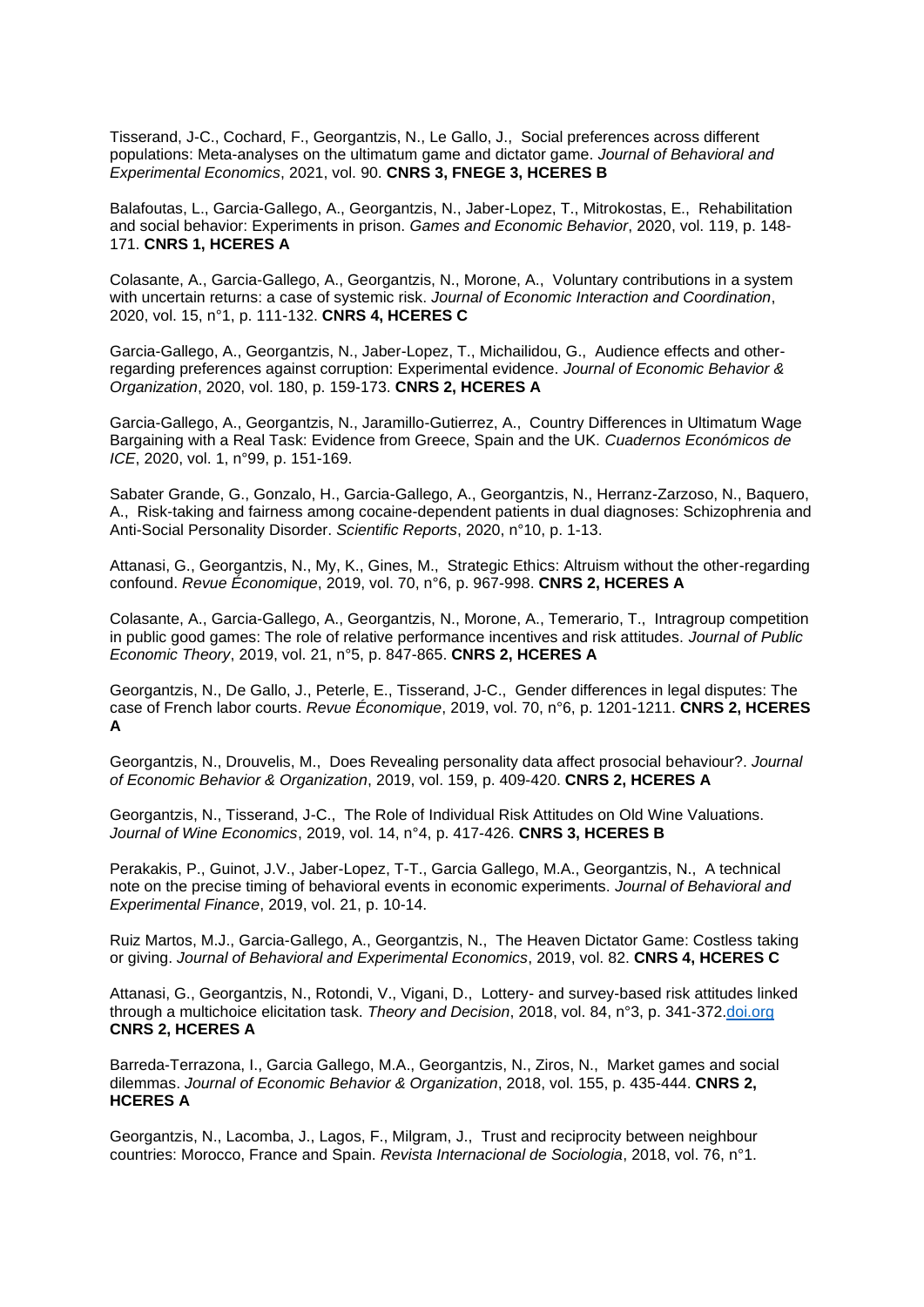Georgantzis, N., Garcia Gallego, M.A., Pereira, P., Pernias Cerrillo, J.C., Bias and size effects of price-comparison platforms: theory and experimental evi. *Review of Network Economics*, 2017, vol. 15, n°1, p. 1-34. **CNRS 3, HCERES B**

Ciarreta, A., Fatas, E., Georgantzis, N., Gutierrez Hita, C., Vertical separation vs. independent downstream entry in an electricity network: experimental insights. *Electric Power Systems Research*, 2017, vol. 143, p. 728-738.

Georgantzis, N., Dragouni, M., Fouseki, K., Community participation in heritage tourism planning: is it too much to ask?. *Journal of Sustainable Tourism*, 2017, vol. 26, n°5, p. 759-781.

Georgantzis, N., Parasyri, D., Tsagarakis, K., Inter-gender interaction and communication in ultimatum games. *Applied Economics Letters*, 2017, vol. 24, n°12, p. 858-862. **CNRS 4, HCERES C**

Georgantzis, N., Vasileiou, E., Kotzaivazoglou, I., Peer norm guesses and self-reported attitudes towards performance-related pay. *PLOS One*, 2017, vol. 12, n°4.

Vendrell-Herreo, F., Bustinza, O., Parry, G., Georgantzis, N., Servitization, digitization and supply chain interdependency. *Industrial Marketing Management*, 2017, vol. 60, p. 69-81. **CNRS 2, FNEGE 2, HCERES A**

Arroyo Mina, S., Revollo Fernandez, D., Aguilar Ibarra, A., Georgantzis, N., Economic behavior of fishers under climate-related uncertainty: results from field experiments in Mexico and Colombia. *Fisheries Research*, 2016, vol. 183, p. 304-317.

Barreda Tarrazona, I., Georgantzis, N., Manasakis, K., Mitrokostas, E., Petrakis, E., Endogenous managerial compensation contracts in experimental quantity-setting duopolies. *Economic Modelling*, 2016, vol. 54, p. 205-217.

Garcia Gallego, M.A., Georgantzis, N., Jaber-Lopez, T-T., Stafiero, G., An experimental study on the effect of co-payment in public services. *Journal of Behavioral and Experimental Economics*, 2016, vol. 65, p. 109-116. **CNRS 4, HCERES-ECO A, HCERES-GESTION C**

Georgantzis, N., Perakakis, P., Garcia Gallego, A., Sabater Grande, G., Ibañez, M., Ortet, G., Lopez Ovejero, S., Mezquita, L., Villa, E., Take the Money and Run: Psychopathic Behavior in the Trust Game. *Frontiers in Psychology*, 2016.

Vlachos, S., Georgantzis, N., Consumer behaviour towards organic ready-to-eat meals: a case of quality innovation. *International Journal of Food and Beverage Manufacturing and Business Models*, 2016, vol. 1, n°1, p. 11-17.

Attanasi, G., Garcia-Gallego, A., Georgantzis, N., Montesano, A., Bargaining over Strategies of Non-Cooperative Games. *Games*, 2015, vol. 6, n°3, p. 273-298.

Garcia Gallego, A., Georgantzis, N., Martin Montaner, J., Perez, T., (How) Do research and administrative duties affect university professors' teaching?. *Applied Economics*, 2015, vol. 47, n°45, p. 4868-4883.

Georgantzis, N., Vasileiou, E., An experiment on energy-saving competition with socially responsible consumers: opening the black box. *Journal of Behavioral and Experimental Economics*, 2015, vol. 58, p. 1-10. **CNRS 4**

Attanasi, G., Corazzini, L., Georgantzis, N., Passarelli, F., Risk aversion, overconfidence and private information as determinants of majority thresholds. *Pacific Economic Review*, 2014, vol. 19, n°3, p. 355-386.

Garcia Gallego, A., Georgantzis, N., Jaramillo Gutierrez, A., Pereira, P., Pernias Cerrillo, J.C., On the evolution of monopoly pricing in Internet-assisted search markets. *Journal of Business Research*, 2014, vol. 67, n°5, p. 795-801. **CNRS 2, FNEGE 2, AERES Gestion A**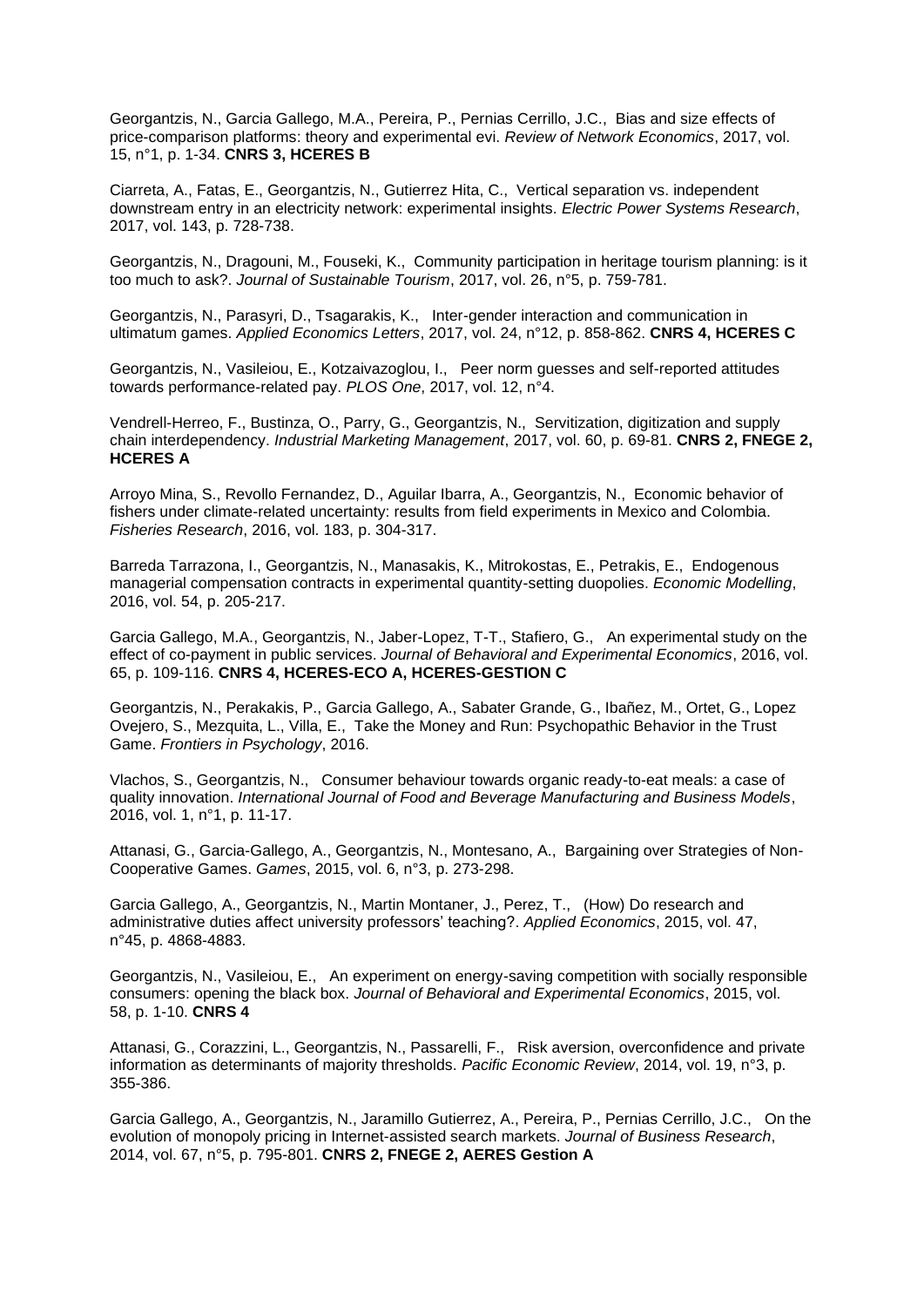Georgantzis, N., Garcia-Gallego, A., Monopolistic Product Line Competition with Ex Post Consumer Heterogeneity. *Theoretical Economics Letters*, 2014, vol. 4, n°2, p. 155-165.

Jaber-Lopez, T-T., Garcia Gallego, M.A., Georgantzis, N., Physiological and behavioral patterns of corruption. *Frontiers in Behavioral Neuroscience*, 2014, vol. 8.

Rodriguez-Priego, N., Montoro Ríos, F.J., Georgantzis, N., Risk perception and commitment to reduce global climate change in Spain. *Revista Internacional de Sociología*, 2014, vol. 72, n°1, p. 173- 200.

Andreou, A., Andreou, E., Garcia Gallego, A., Georgantzis, N., An ultimatum bargaining experiment on trade union efficienc. *Bulletin of Economic Research*, 2013, vol. 65, n°4, p. 354-361. **CNRS 3, AERES Gestion B**

Attanasi, G., Garcia Gallego, A., Georgantzis, N., Montesano, A., An Experiment on Prisoner's Dilemma with confirmed Proposals. *Organizational Behavior and Human Decision Processes*, 2013, vol. 120, n°2, p. 216-227.

Fatas, E., Georgantzis, N., Mañez, J., Sabater Grande, G., Experimental duopolies under price guarantees. *Applied Economics*, 2013, vol. 45, n°1, p. 15-35.

Georgantzis, N., Vasileiou, E., Are Dangerous Jobs Paid Better? European Evidence. *Research in Labor Economics*, 2013, vol. 38, p. 163-192.

Garcia Gallego, A., Georgantzis, N., Hernan Gonzalez, R., Kujal, P., Managing a Duopolistic Water Market with Confirmed Proposals: An Experiment. *Revista Internacional de Sociologia*, 2012, vol. special issue on Behavioral and Experimental Econo, p. 189-213.

Garcia Gallego, A., Georgantzis, N., Jaramillo Gutierrez, A., Gender differences in ultimatum games: despite rather than due to risk attitudes. *Journal of Economic Behavior & Organization*, 2012, vol. 83, n°1, p. 42-49. **CNRS 2, AERES Gestion A**

Garcia-Gallego, A., Georgantzis, N., Hernan Gonzalez, R., Kujal, P., How do Markets Manage Water Resources? An Experiment. *Environmental and Resource Economics*, 2012, vol. 53, n°1, p. 1-23. **CNRS 2, AERES Gestion**

Georgantzis, N., Attanasi, G., García-Gallego, A., Montesano, A., Environmental agreements as a Hawk-Dove game with confirmed proposals. *Environmental Economics*, 2012, vol. 3, n°4.

Georgantzis, N., Tsireme, A., Nikolaou, E., Tsagarakis, K., The influence of environmental policy on the decisions of managers to adopt G-SCM practices. *Clean Technology and Environmental Policy*, 2012, vol. 14, n°5, p. 953-964.

Barreda Tarrazona, I., Garcia Gallego, A., Georgantzis, N., Andaluz Funcia, J., Gil Sanz, A., An experiment on spatial competition with endogenous pricing. *International Journal of Industrial Organization*, 2011, vol. 29, n°1, p. 74-83.

Garcia Gallego, A., Georgantzis, N., Navarro Martinez, D., Sabater Grande, G., The stochastic component in choice and regression to the mean. *Theory and Decision*, 2011, vol. 71, n°2, p. 251-267. **CNRS 2**

Georgantzis, N., Navarro Martinez, D., Understanding the WTA–WTP gap: Attitudes, feelings, uncertainty and personality. *Journal of Economic Psychology*, 2010, vol. 31, n°6, p. 895-907. **CNRS 3, AERES Gestion B**

Garcia Gallego, A., Georgantzis, N., Market effects of changes in consumers' social responsibility. *Journal of Economics and Management Strategy*, 2009, vol. 18, n°1, p. 151-163.

Georgantzis, N., García Gallego, A., Jaramillo-Gutiérrez, A., Ultimatum Salary Bargaining with Real Effort. *Economics Letters*, 2008, vol. 98, p. 78-83.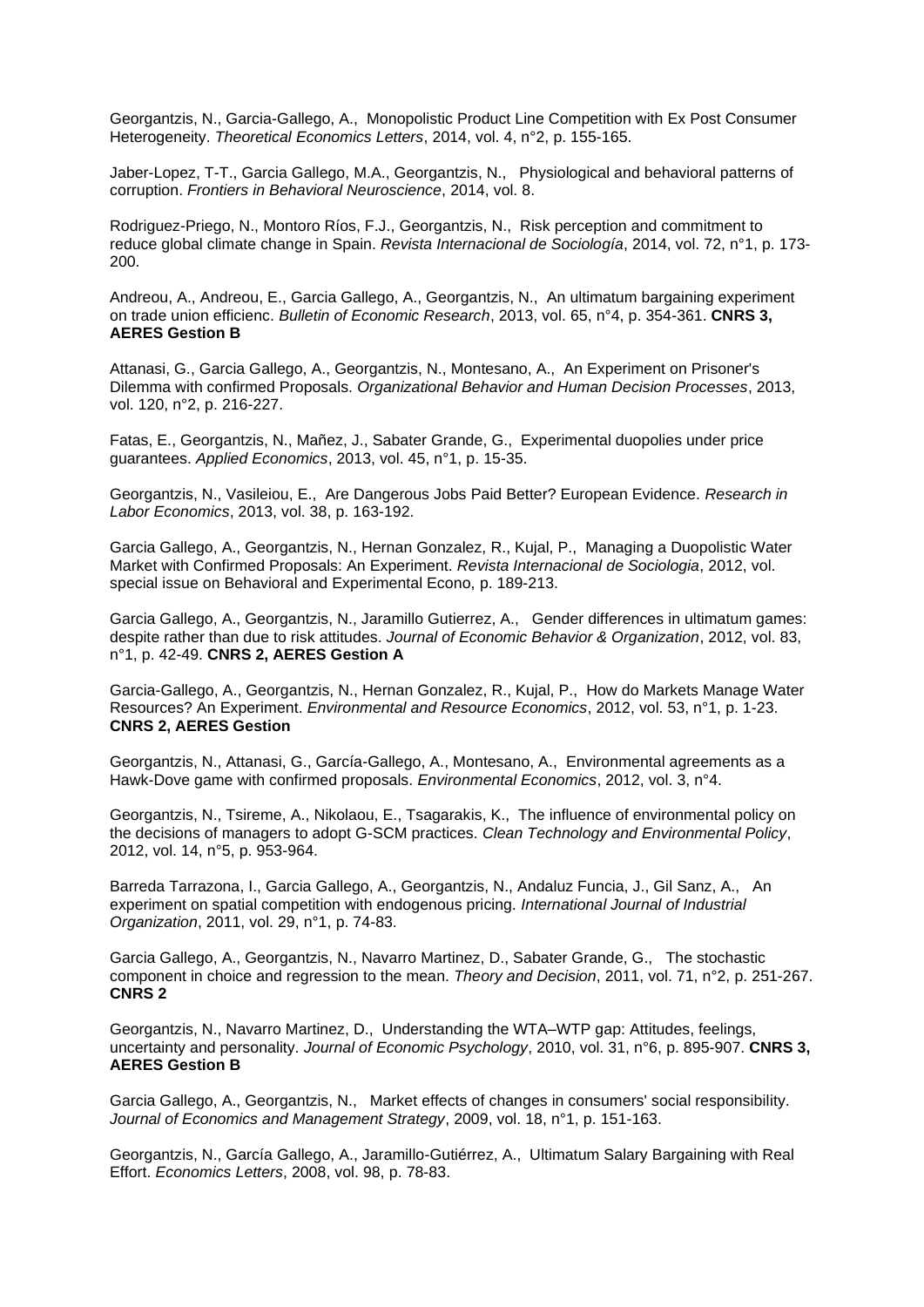Georgantzis, N., Brañas, P., Guillén, P., Direct and Indirect Effects of Pathological Gambling on Risk Attitudes. *Judgment and Decision Making*, 2007, vol. 2, n°2, p. 48-58.

Georgantzis, N., García Gallego, A., Gil Moltó, M.J., Orts, V., Game-theoretic Aspects of International Mergers: Theory and Case Studies. *International Review of Law and Economics*, 2006, vol. 26, p. 395-409.

Georgantzis, N., Camacho, E., García Gallego, A., Sabater-Grande, G., Buyer-Seller Interaction in Experimental Spatial Markets. *Regional Science and Urban Economics*, 2005, vol. 35, p. 89-108.

Georgantzis, N., Fatás, E., Máñez, J., Sabater-Grande, G., Pro-Competitive Price Beating Guarantees: Experimental Evidence. *Review of Industrial Organization*, 2005, vol. 26, p. 115-136.

Georgantzis, N., Gil Moltó, M.J., Orts, V., Cooperative R&D with Endogenous Technology Differentiation. *Journal of Economics and Management Strategy*, 2005, vol. 14, p. 461-476.

Georgantzis, N., Camacho, E., García Gallego, A., Sabater-Grande, G., An Experimental Validation of Hypothetical WTP for a Recyclable Product. *Environmental and Resource Economics*, 2004, vol. 27, p. 313-335.

Georgantzis, N., Camacho, E., García-Gallego, A., Sabater-Grande, G., An Experimental Test of Response Consistency in Contingent Valuation. *Ecological Economics*, 2003, vol. 47, p. 167-182.

Georgantzis, N., Barreda Tarrazona, I., Regulating Vertical Relations in the Presence of Retailer Differentiation Costs. *International Review of Law and Economics*, 2002, vol. 22, n°3, p. 227-256.

Georgantzis, N., Sabater-Grande, G., Accounting for Risk Aversion in Repeated Prisoners' Dilemma Games: An Experimental Test. *Journal of Economic Behavior & Organization*, 2002, vol. 48, n°1, p. 37-50.

Georgantzis, N., Sabater-Grande, G., Market Transparency and Collusion: On the UK Agricultural Tractor Registration Exchange. *European Journal of Law and Economics*, 2002, vol. 14, n°2, p. 129- 150.

Georgantzis, N., García Gallego, A., Multiproduct Activity in an Experimental Differentiated Oligopoly. *International Journal of Industrial Organization*, 2001, vol. 19, p. 493-518.

#### **Ouvrages**

Garcia Gallego, M.A., Georgantzis, N., Jaber-Lopez, T-T., Perakakis, P., , 2014.

#### **Chapitres d'ouvrages**

Georgantzis, N., Brunner, C.B., Promotional Effort. Marciano, A., Ramello, G.B., *Encyclopedia of Law and Economics*, New York: Springer, 2019, p. 16-20.

Barreda-Tarrazona, I., Garcia-Gallego, A., Georgantzis, N., Take-it or leave-it in oligopoly delegation: Experimental insights. Hans-Theo, N., *Industrial Economics: Festschrift for Stephen Martin*, Cambridge University Press, 2018.

Georgantzis, N., Moner, R., Sempere, J.J., Orts, V., An experimental study on firms' incentives to internationalization. Hans-Theo, N., *Industrial Economics: Festschrift for Stephen Martin*, Cambridge University Press, 2018.

#### **Conférences académiques**

Navarro Dols, J., González-Pernía, J.L., Georgantzis, N., Ashta, A., Social Entrepreneurship: The Role Of The Team. *RENT 2020: "Entrepreneurship in the Digital Era" (online)*, 19-20 novembre 2020, Autres pays.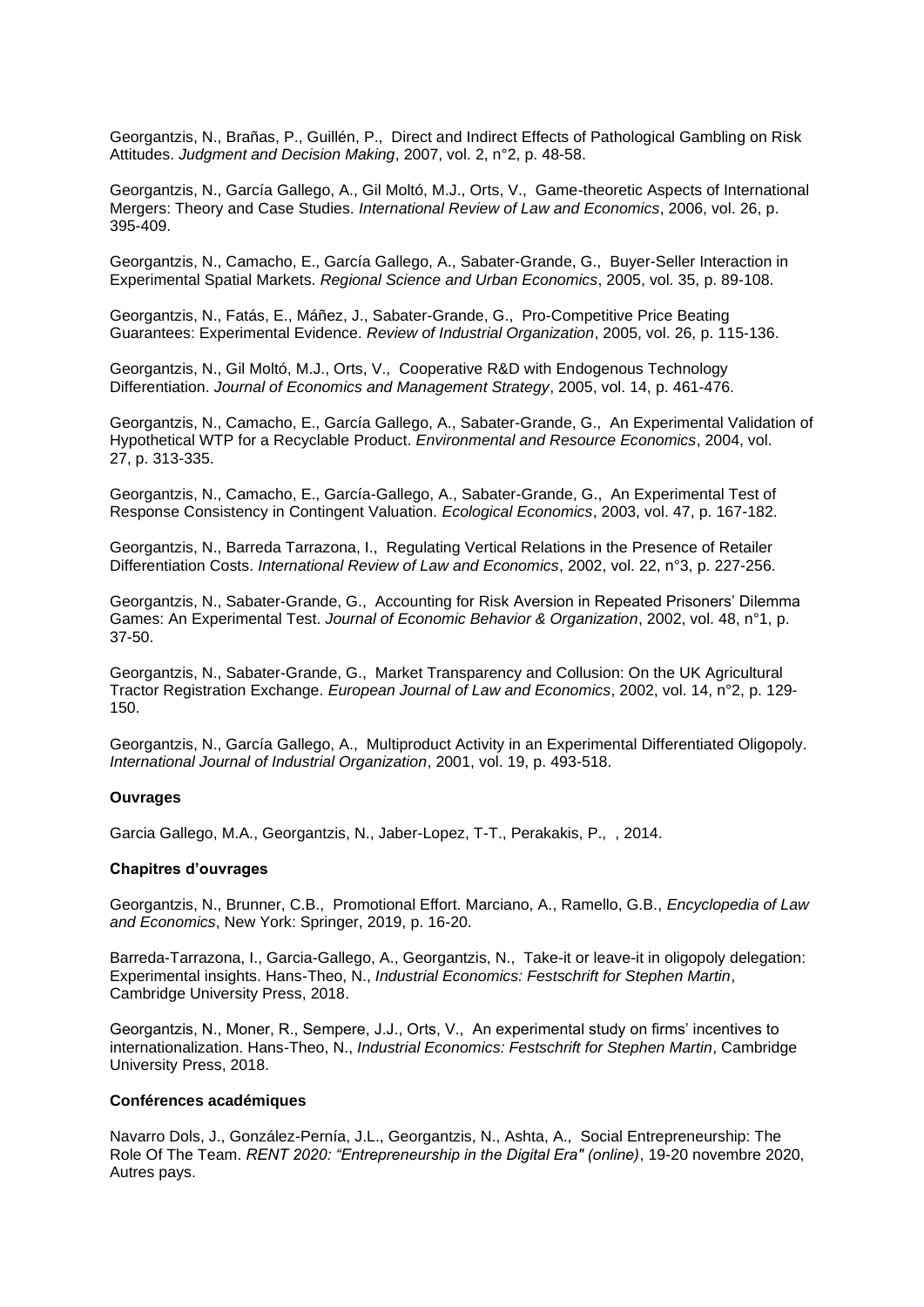Charters, S.J., Georgantzis, N., Song, H., Yip, L., The Relationship between Perceived and Revealed Attitudes towards "Complexity" and "Flavor Development in the Glass": A Case of Inconsistency. *3rd Annual Wine and Hospitality Management Workshop*, 6-7 juin 2019, New York, Etats-Unis.

Georgantzis, N., Stereotypes in wine tasting. *ESA European Meeting*, 4-7 septembre 2019, Dijon, France.

Georgantzis, N., Strategic ethics: altruism without the other-regarding confound. *10th International Conference of the French Association of Experimental Economics (ASFEE)* , 19-21 juin 2019, Toulouse, France.

Georgantzis, N., Max, S., Charters, S.J., Is Wine Testing (Perceived as) a Male Skill?. *13th AAWE Conference*, 14-18 juillet 2019, Vienne, Autriche.

Yip, L., Georgantzis, N., Song, H., Charters, S.J., On the relationship between perceived and revealed attitudes towards "complexity" and "flavor development in the glass": a case of inconsistency?. *25th EuAWE Conference - European Association of Wine Economists*, 23-25 mai 2018, Dijon, France.

#### **Conférences invitées**

Georgantzis, N., ¿Cómo explicar la corrupción? Patrones fisiológicos y conductuales de corrupción. *Ponencia Internacional - Universidad Autonoma de Ica (online)*, 7 août 2020, Ica, Pérou.

Georgantzis, N., Experimental Research. *1st Workshop on Research Methods "Experimental Research"*, 8 août 2019, Florence, Italie.

#### **Tribunes de presse**

Georgantzis, N., Garcia-Gallego, A., Sabater-Grande, G., Herranz-Zarzoso, N., Confinement : les effets délétères des annonces trop optimistes. *The Conversation*, 13 avril 2021[,theconversation.com](https://theconversation.com/confinement-les-effets-deleteres-des-annonces-trop-optimistes-158830)

Tisserand, J-C., Georgantzis, N., Acheter des vins trop âgés : une question de goût (du risque). *The Conversation*, 21 janvier 2021[,theconversation.com](https://theconversation.com/acheter-des-vins-trop-ages-une-question-de-gout-du-risque-153005)

Tisserand, J-C., Jea Akaka, J., Georgantzis, N., Pourquoi les agriculteurs n'utilisent pas plus de systèmes d'aide à la décision ?. *The Conversation*, 8 février 2021[,theconversation.com](https://theconversation.com/pourquoi-les-agriculteurs-nutilisent-pas-plus-de-systemes-daide-a-la-decision-154237)

#### **Séminaires de recherche**

Georgantzis, N., Decision-making under uncertainty, *Behavioral Economics Greece (online)*, 8 juillet 2021, Grèce.

Georgantzis, N., What is superfluous in and what is missing from Economic Science? ( $\zeta$ Qué le sobra y qué le falta a la Ciencia Económica?), *Online Seminar of the Instituto de Estudios de la Ciencia y la Tecnología (University of Salamanca)*, 20 janvier 2020, Salamanque, Espagne.

Georgantzis, N., I can't stop myself: impulse control and behaviour in asymmetric matching-pennies games, *Workshop "Emotions, stress, and incentives"*, 19 janvier 2019, Lyon, France.

#### **Interviews**

Georgantzis, N., Le comportement des acheteurs de vins décrypté par un laboratoire. *CNews*, 18 janvier 2018[,www.cnews.fr](https://www.cnews.fr/videos/france/2018-11-17/le-comportement-des-acheteurs-de-vins-decrypte-par-un-laboratoire-800473?fbclid=IwAR2lmxGap91IU9SJHbi7I4RWf3ROqcuafc15bMq7aEGt_WgF5JJzx4N_zKs)

#### **Autres contributions**

Georgantzis, N., Modération de la session IV "Ethique et culture" du Colloque international "Prohibition 1919-2019" (Reims, 5-9 novembre 2019), 2019, Reims, France.